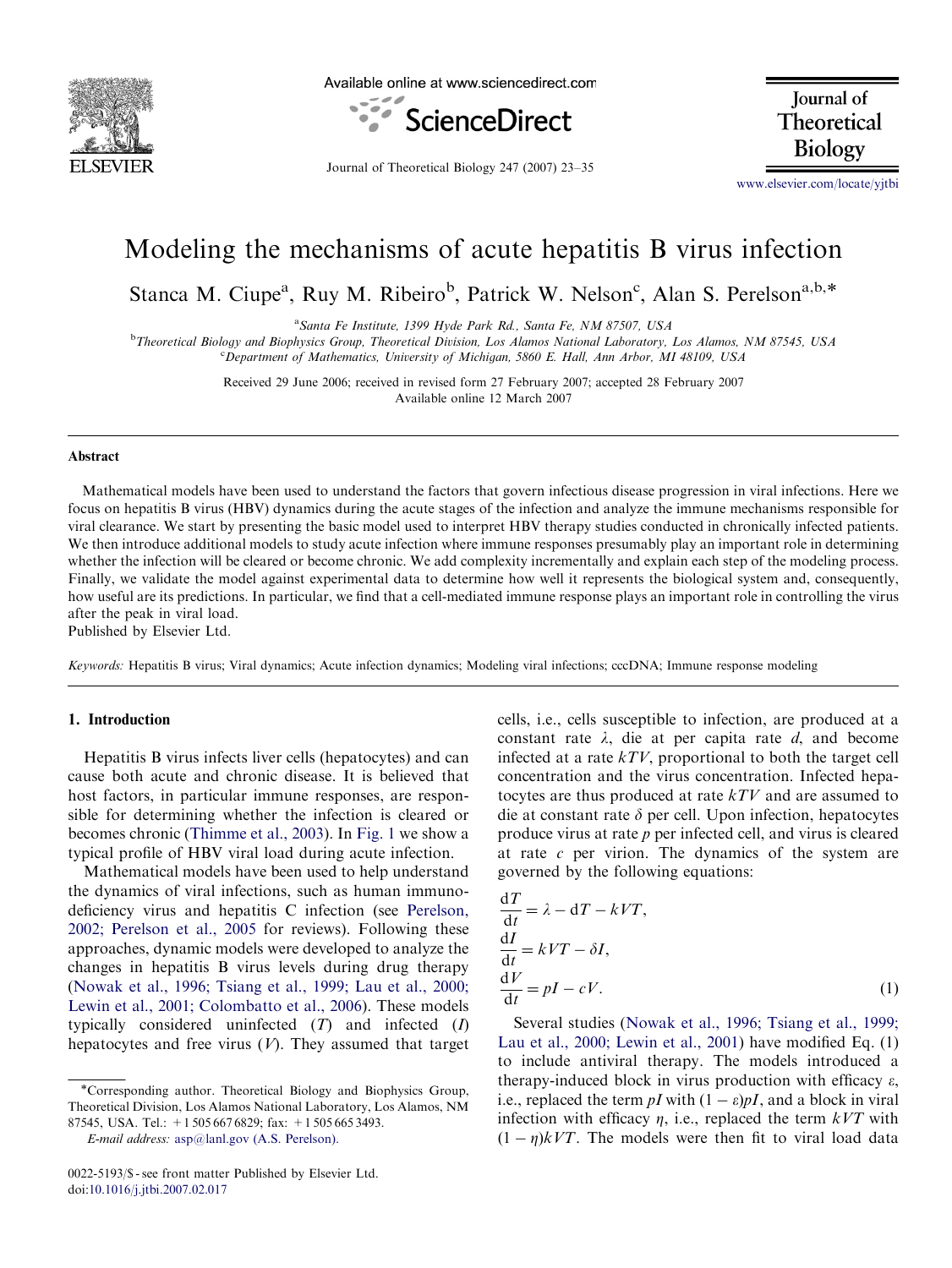<span id="page-1-0"></span>

Fig. 1. The decay of HBV-DNA virus titer during acute infection of one patient.

from patients under therapy and patient specific parameters were estimated (see [Ribeiro et al., 2002](#page-11-0) for details).

None of these models ([Nowak et al., 1996; Tsiang et al.,](#page-11-0) [1999; Lau et al., 2000; Lewin et al., 2001](#page-11-0)) include hepatocyte proliferation, although [Colombatto et al.](#page-11-0) [\(2006\)](#page-11-0) include homeostasis and thus keep the number of infected plus uninfected hepatocytes constant. Although these various models allowed for a higher death rate of infected cells, presumably an effect of the immune response, none of them explicitly considered the immune dynamics and its cytolytic effects. [Lewin et al. \(2001\)](#page-11-0) include the possibility of non-cytolytic infected cell cure, but it played no role in the viral dynamics under treatment. In another modeling approach, [Payne et al. \(1994a\)](#page-11-0) looked at the conditions for different disease outcomes (selflimiting, chronic, recurring, hepatocellular carcinoma), based on the London–Blumberg model [\(Payne et al.,](#page-11-0) [1994b](#page-11-0)), which postulates different types of hepatocytes. The driver for the different outcomes was the death rate of infected hepatocytes, which the authors interpreted as a surrogate marker for the strength of the immune system, without explicitly considering it. In addition, they presented this as a conceptual model for the long-term outcome of infection, without any specific patient data.

In this paper we modify Eq. (1) for the study of hepatitis B virus acute infection (Fig. 1). In model (1) target cell limitation causes the decay in the virus concentration after the peak of infection, and this aspect was used successfully in the study of HIV primary infection ([Perelson et al., 1996;](#page-11-0) [Phillips, 1996; Stafford et al., 2000](#page-11-0)). However, preliminary work showed that model (1) was not sufficient to fit the viral load in acute HBV infection (Fig. 2), where the virus is spontaneously cleared in 90% of adult patients ([Chisari](#page-11-0) [and Ferrari, 1995; Guidotti and Chisari, 2006](#page-11-0)). In this situation, the immune response is thought to play a crucial role in both viral clearance and disease pathogenesis. The immune response can lead to either ''cure'' of infected cells through down-regulation of HBV covalently closed circu-



Fig. 2. Results of fitting the model given by Eq. (1) to the data for patient 6. We use the initial conditions given in Table [1](#page-3-0) and fit all the parameters, except  $\lambda = dT_0$ . The results predict viral steady state levels higher than observed and a poor fit to the data at the peak. The results are characteristic of all patients.

lar DNA (cccDNA), the template for viral replication, and other replicative intermediates, which carry the genetic information of the virus ([Guidotti et al., 1999; Wieland](#page-11-0) [et al., 2004](#page-11-0)), or to the killing of infected hepatocytes mainly by HBV-specific  $CD8<sup>+</sup>$  T-lymphocytes (cellular immune response). The  $CD8<sup>+</sup>$  T-lymphocyte mediated killing of hepatocytes [\(Thimme et al., 2003\)](#page-12-0) is compensated for by the liver's capacity to self renew, and hepatocyte proliferation replaces cells killed by the immune response [\(Summers](#page-11-0) [et al., 2003\)](#page-11-0). Explaining the mechanisms of viral clearance while maintaining liver integrity is fundamental in understanding HBV pathogenesis.

Below, we explicitly incorporate immune responses as well as hepatocyte proliferation into model (1), in various ways. We then use these new models to describe clinical data of acute infection in adult patients and to investigate the role of the immune response in disease outcome.

#### 2. Model development

We consider five populations, corresponding to uninfected hepatocytes  $(T)$ , two families of infected hepatocytes  $(I_1$  and  $I_2$ ), free virus  $(V)$ , and immune system effector cells (E). Because liver size is maintained by homeostatic mechanisms, we assume that proliferation of uninfected target cells  $(T)$  is described by a logistic term with maximum proliferation rate r and carrying capacity  $T_{max}$ . When HBV infects a cell, the viral DNA is converted into a single covalently closed circular DNA (cccDNA) molecule. This is followed by accumulation of additional, up to 50 copies of cccDNA ([Tuttleman et al., 1986\)](#page-12-0). The amplification is caused by either synthesis pathways or by multiple infection events. We consider two classes of infected cells, those with one copy of cccDNA  $(I_1)$ , and those with multiple copies of cccDNA  $(I_2)$ .  $I_1$  cells are produced at rate  $kTV$ , and are lost by division at rate r, by a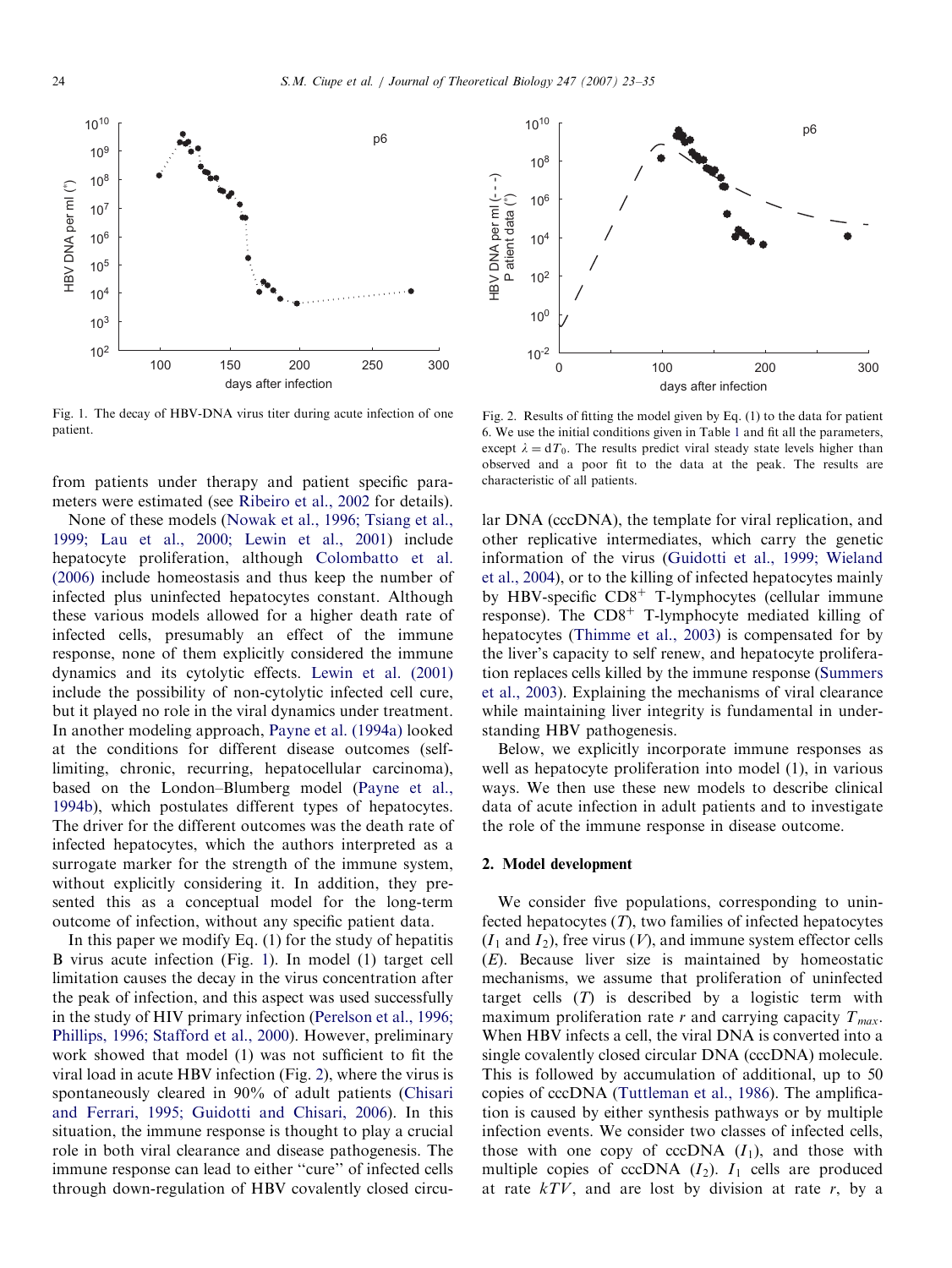non-cytolytic process that leads to ''cure'' of the infection at rate  $\rho_1$  and recovery into the uninfected cell population, or by synthesis of new cccDNA and transition into the  $I_2$ class at rate z. Later we will consider the possibility of multiple infections during transition from  $I_1$  to  $I_2$ . Cells with multiple copies of cccDNA can lose these and eventually move into the population of cells with only one cccDNA copy; we assume that the average rate for this process is  $\rho_2$ . Transitions from  $I_2$  to T have a small chance of occurrence, and we neglect them. Both types of infected cells proliferate in a manner similar to the uninfected cells. However, when an  $I_1$  cell divides it will generate one infected cell with one copy of cccDNA and one cell with no cccDNA, since cccDNA is not replicated during cell division. Thus, the number of  $I_1$  cells is not affected by cell division, but the number of uninfected cells increases. Both families of infected cells are killed by cytolytic cells at rate  $\mu E$  per cell. Free virus is produced at rates  $p_1$  and  $p_2$  by cells in class  $I_1$  and  $I_2$ , respectively, and is cleared at rate c.

We assume, according to experimental evidence, that in the absence of infection there is a basal level of effector cells or effector cell precursors, given simply by  $s/d_E$ , where s corresponds to a source of  $CD8<sup>+</sup>$  T cells specific for HBV and  $d_E$  is the per capita loss rate of effector cells. Upon infection, the immune response is activated and effector cells expand at rate  $\alpha(I_1 + I_2)E$ , which depends on the number of infected cells. We also allow for a lag between infection and the  $CD8<sup>+</sup>$  T cell response in the liver as observed in HBV infection ([Webster et al.,](#page-12-0) [2000b\)](#page-12-0) and other infections ([Flynn et al., 1998; Nelson](#page-11-0) [et al., 2000; Thimme et al., 2002; Davenport et al., 2004;](#page-11-0) [Ciupe et al., 2006\)](#page-11-0). To model this lag, we introduce a time delay in the activation and expansion of effectors E. That is, immune activation and clonal expansion at time t depends on the number of infected cells and effector cells at time  $t - \tau$ . The lag takes into consideration the time needed for antigen processing, antigen presentation, encounter between antigen presenting cells and antigenspecific  $CD8<sup>+</sup>$  T cells, and ultimately their activation and movement from lymphoid tissue into the liver. For simplicity, we have not distinguished between effector cell precursors and fully differentiated effector cells. At their basal level these ''effector'' cells have little impact on the infection and it is only when these cells expand that their effect is observed.

The dynamics of acute infection are thus governed by the following equations:

$$
\frac{dT}{dt} = r(T + I_1) \left( 1 - \frac{T + I_1 + I_2}{T_{max}} \right) - kVT + \rho_1 I_1,
$$
  
\n
$$
\frac{dI_1}{dt} = kVT - (\rho_1 + z)I_1 - \mu I_1 E + \rho_2 I_2,
$$
  
\n
$$
\frac{dI_2}{dt} = rI_2 \left( 1 - \frac{T + I_1 + I_2}{T_{max}} \right) + zI_1 - \rho_2 I_2 - \mu I_2 E,
$$

$$
\frac{dV}{dt} = p_1 I_1 + p_2 I_2 - cV,
$$
  
\n
$$
\frac{dE}{dt} = s + \alpha (I_1(t - \tau) + I_2(t - \tau))E(t - \tau) - d_E E.
$$
 (2)

## 2.1. Clinical data

HBV DNA measurements and serum alanine aminotransferase (ALT) (a marker of hepatocyte death) were obtained from the serum of seven patients acutely infected with the same HBV variant from a single source outbreak ([Webster et al., 2000a, b](#page-12-0)).

Initially viral load increases exponentially, reaching a peak of up to  $10^{10}$  HBV DNA copies per ml. The HBV level then declines in a biphasic manner, and seems to approach a plateau around 6 months post-infection (Fig. [1\)](#page-1-0). However, patients 1–6 cleared the infection at some later time, whereas patient 7 developed chronic HBV infection [\(Webster et al., 2000a, b\)](#page-12-0).

#### 2.2. Parameter estimation

We use literature values for some of the parameters of our model ([Table 1](#page-3-0)). This reduces the degrees of freedom in fitting the model to data, and allows a better estimation of the remaining parameters.

To estimate the remaining parameters  $\alpha$ , z,  $\mu$ ,  $\tau$ ,  $\rho_{1,2}$ ,  $p_{1,2}$ and  $k$  we used a hill climbing Monte Carlo algorithm (see [Ciupe et al., 2006](#page-11-0) for details). It searches over the space of all parameters to find the best fit of the model to the patients' data. The results are listed in [Table 2.](#page-3-0)

## 3. Numerical results

Using the approach described above, we obtained good fits of model (2) to the data (Fig. [3](#page-4-0)). The fitting procedure resulted in a biphasic decay pattern in the viral load in all patients. In [Table 2,](#page-3-0) we present the parameter estimates corresponding to the best fits. There is little variation between the parameter values  $\rho_1$  and  $\rho_2$  among patients, which implies that the recovery rate from infected to uninfected cells is, on average, similar to the transition rate from  $I_2$  to  $I_1$ . Virion production from infected cells in class  $I_2$  is larger than from class  $I_1$  with an average of 213  $\pm$ 157 virions/cell/day versus  $102 \pm 81$  virions/cell/day, respectively.

The average fraction of infected cells at the peak of infection is 97% of total hepatocytes (Fig. [4\)](#page-4-0), with the majority of infected cells having multiple copies of cccDNA. The one exception is patient 6, who had a very small transition rate from  $I_1$  to  $I_2$  ( $z = 0.22 \text{ day}^{-1}$ ), resulting in 47% of the cells in class  $I_1$ . Our results show that an average  $81\pm15\%$  of infected hepatocytes have more than one cccDNA molecule. After the peak, the number of infected cells declines quickly, although with a somewhat slower decline in patient 7 (Fig. [4\)](#page-4-0).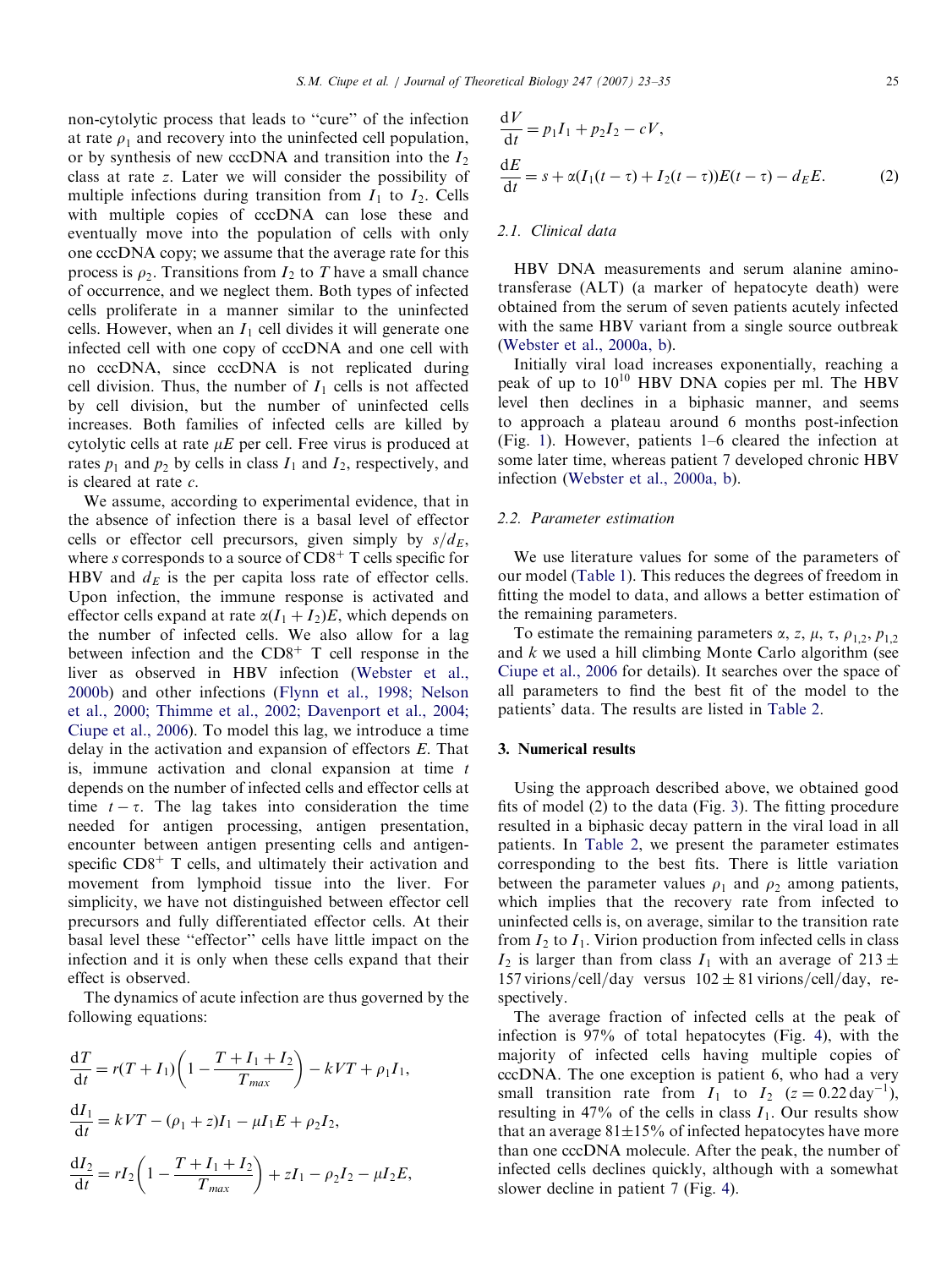<span id="page-3-0"></span>

| Table 1                                            |  |
|----------------------------------------------------|--|
| Parameter values used in the HBV-DNA kinetic model |  |

| Parameter           | Description                        | Value                       | Reference                                 |  |  |  |
|---------------------|------------------------------------|-----------------------------|-------------------------------------------|--|--|--|
|                     | Hepatocyte proliferation rate      | $0.01 \,\text{day}^{-1}$    |                                           |  |  |  |
| $T_{max}$           | Max hepatocyte density             | $13.6 \times 10^6$ cells/ml | Sherlock and Dooley (2002)                |  |  |  |
| $\mathbf c$         | Clearance rate                     | $0.67 \,\text{days}^{-1}$   | Nowak et al. (1996), Tsiang et al. (1999) |  |  |  |
| s                   | Source term, lymphocytes           | $10$ cells/ml/day           | Webster et al. (2000b)                    |  |  |  |
| $d_E$               | Death rate, lymphocytes            | $0.5 \,\text{days}^{-1}$    | Ahmed and Gray (1996)                     |  |  |  |
| $T_0$               | Initial, uninfected hepatocyte     | $13.6 \times 10^6$ cells/ml |                                           |  |  |  |
| $I_{10}$ , $I_{20}$ | Initial, infected hepatocyte       | $0$ cells/ml                |                                           |  |  |  |
| $V_0$               | Initial, virus                     | $0.33$ particles/ml         | Whalley et al. (2001)                     |  |  |  |
| $E_0^{\rm a}$       | Initial, lymphocytes               | $20$ cells/ml               | Webster et al. (2000b)                    |  |  |  |
| $S_N$               | Source term, naive lymphocytes     | $10$ cells/ml/day           | Webster et al. (2000b)                    |  |  |  |
| $\omega$            | Activation rate, lymphocytes       | $1 \text{ days}^{-1}$       | De Boer et al. $(2001)$                   |  |  |  |
| l                   | Antigenic stimulation, lymphocytes | 4000 particles/ml           |                                           |  |  |  |
| $d_N$               | Death rate, naive lymphocytes      | $0.5 \text{ days}^{-1}$     | Ahmed and Gray (1996)                     |  |  |  |
| $N_0$               | Initial, naive lymphocytes         | $20$ cells/ml               |                                           |  |  |  |

We normalize the liver cell population of  $2 \times 10^{11}$  so that we consider the cells responsible for producing virus in 1 ml. For that we assume HBV DNA can distribute throughout the 15 l of extracellular fluid, in an average 70 kg person. We also consider the amount of HBV contaminated blood that initiated infection of  $10<sup>3</sup>$  HBV DNA to be diluted in 31 of serum, rather than the 151 of extracellular fluid (since this inoculum was injected directly into the blood circulation).

<sup>a</sup>For model (4)  $E_0 = 0$ .

Table 2 Estimates for the parameters in the model given by Eq. (2)

| Patient        | $\mu$ , ml/cell<br>$d^{-1} \times 10^{-4}$ | $\alpha$ , ml/cell<br>$d^{-1} \times 10^{-7}$ | Z,<br>$d^{-1}$ | τ,<br>d | $\rho_1$ ,<br>$d^{-1}$ | $\rho_2$ ,<br>$d^{-1}$ | $p_1$ , vir/cell<br>$d^{-1}$ | $p_2$ , vir/cell<br>$d^{-1}$ | $k$ , ml/vir<br>$d^{-1} \times 10^{-10}$ |      | AIC     |
|----------------|--------------------------------------------|-----------------------------------------------|----------------|---------|------------------------|------------------------|------------------------------|------------------------------|------------------------------------------|------|---------|
|                | 5.8                                        | 7.3                                           | 0.81           | 15.1    | 0.071                  | 0.18                   | 34                           | 376                          | 0.7                                      | 2.57 | 12.3    |
| $\overline{2}$ | 9.9                                        | 3.6                                           | 0.59           | 19.6    | 0.064                  | 0.06                   | 75                           | 73                           | 6.7                                      | 2.33 | $-15.2$ |
| 3              | 6.9                                        | 4.1                                           | 0.98           | 24.9    | 0.05                   | 0.11                   | 201                          | 428                          | 0.8                                      | 2.15 | 15.1    |
| $\overline{4}$ | 8.9                                        | 4.5                                           | 0.52           | 24.9    | 0.05                   | 0.057                  | 62                           | 62                           | 4.2                                      | 2.05 | 9       |
| 5              | 5.4                                        | 3.9                                           | 0.51           | 20.7    | 0.05                   | 0.051                  | 29                           | 42                           | 6.7                                      | 1.76 | 8.4     |
| 6              | 6.4                                        | 5.2                                           | 0.22           | 24.9    | 0.05                   | 0.18                   | 232                          | 232                          | 0.8                                      | 3.28 | $-6.8$  |
|                | 5.9                                        | 2.3                                           | 0.84           | 29.9    | 0.11                   | 0.05                   | 83                           | 275                          | 0.9                                      | 2.89 | $-18.1$ |
| Median         | 6.4                                        | 4.2                                           | 0.59           | 24.9    | 0.05                   | 0.06                   | 75                           | 232                          | 0.9                                      |      |         |
| Mean           | 7.0                                        | 4.4                                           | 0.64           | 22.9    | 0.06                   | 0.1                    | 102                          | 213                          | 3.0                                      |      |         |
| st. dev.       | 1.7                                        | 1.5                                           | 0.25           | 4.8     | 0.02                   | 0.05                   | 81                           | 157                          | 2.8                                      |      |         |

Parameters are described in Section 2 of the text. J represents the square root of the sum of squared residuals, and AIC is the Akaike information criterion.

The estimated mean delay in HBV-specific  $CD8<sup>+</sup>$  T-cell activation,  $\tau$ , is 23  $\pm$  5 days, with the longest delay of more than 4 weeks for patient 7. The rapid and sharp fall in HBV DNA levels took place an average of  $43 \pm 11$  days before the peak in  $CD8<sup>+</sup>$  T-cell numbers (Fig. [3](#page-4-0)).

The clinical study also recorded the concentration over time of alanine aminotransferase (ALT), a liver enzyme present in the blood of an individual that is a surrogate marker of hepatocyte damage [\(Gilles Feutren and Bach,](#page-11-0) [1984](#page-11-0)). Without designing a model for the ALT dynamics, we compared the measured ALT levels to the level of the cellmediated immune response, E. There is a good correlation between the effector cell and ALT levels (Fig. [3\)](#page-4-0). This correspondence between the measured increase in ALT levels and our computed change in effector cell number suggests that our model is appropriately capturing the dynamics of the cell-mediated immune response.

#### 4. Alternative models

#### 4.1. Models of superinfection

In the model given by Eq. (2), we assumed that the increase in the pool of cccDNA inside an infected hepatocyte occurs in an infection independent manner, presumably due to newly synthesized relaxed circular DNA entering the nucleus. Since most cells are infected, as shown above, and there is continued production of virus, we also tested the possibility that cccDNA accumulation is due to superinfection of hepatocytes. In this model, all other assumptions are kept as before, except that the transition of infected cells from class  $I_1$  into class  $I_2$  no longer occurs at rate  $zI_1$  as in model (2), but rather occurs by superinfection of  $I_1$ , i.e., at rate  $zVI_1$ , proportional to the viral load. That is, multiple copies of cccDNA result from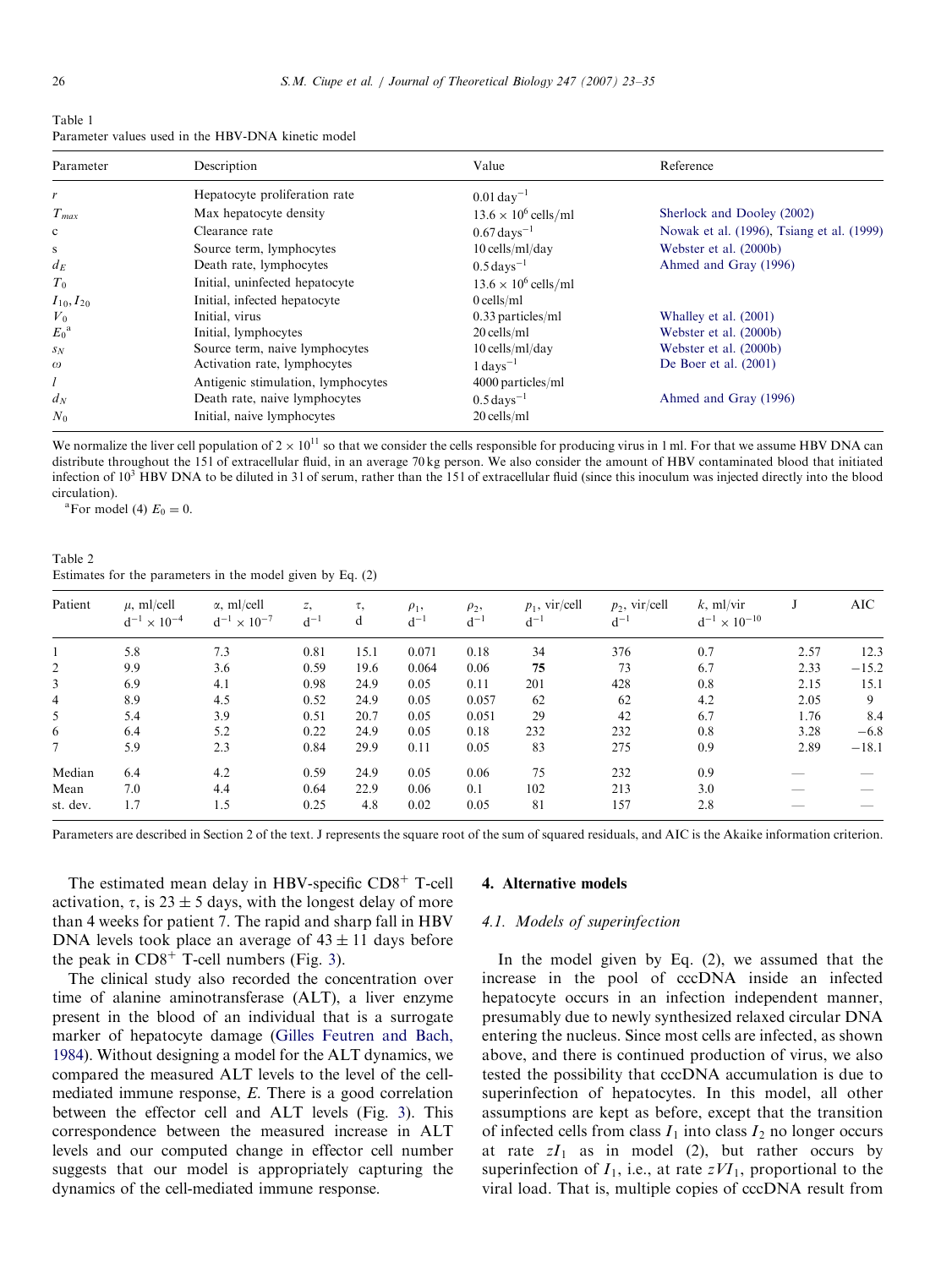<span id="page-4-0"></span>

Fig. 3. Results of fitting the model to each patient's HBV DNA data and the relationship between effector cells and serum ALT during the acute phase of the infection. The best fit of the model (dashed line) to HBV DNA patient data  $(*)$ . The measured serum ALT  $(\circ)$ , which was not used in data fitting, compares well with the predicted dynamics of the HBV-specific  $CD8<sup>+</sup>$  T-cell response (solid line). Note that the peak of the effector cell response occurs after 90% viral load reduction.



Fig. 4. Infected hepatocyte levels (fraction of  $T_{total}$ ). The number of cells with one cccDNA,  $I_1$ , (dashed lines) is smaller than the number of cells with multiple,  $I_2$ , cccDNA (solid lines). The dash-dotted line represents the total number,  $I_1 + I_2$ , of infected cells as a fraction of the total number of hepatocytes.

multiple infection events (Fig. [5](#page-5-0)). There was a consistent improvement in the viral load fits during the second phase decay compared to the model given by Eq. (2) (see [Table 3\(](#page-6-0)a)), with a substantial reduction in the Akaike information criteria (ATC).

We note that the estimates for the superinfection rate  $(z)$ are of the same order of magnitude as the initial infection rate, k. This seems to support the biological relevance of a superinfection scenario. A median of 94% cells were infected at the peak, out of which a median of 81% have multiple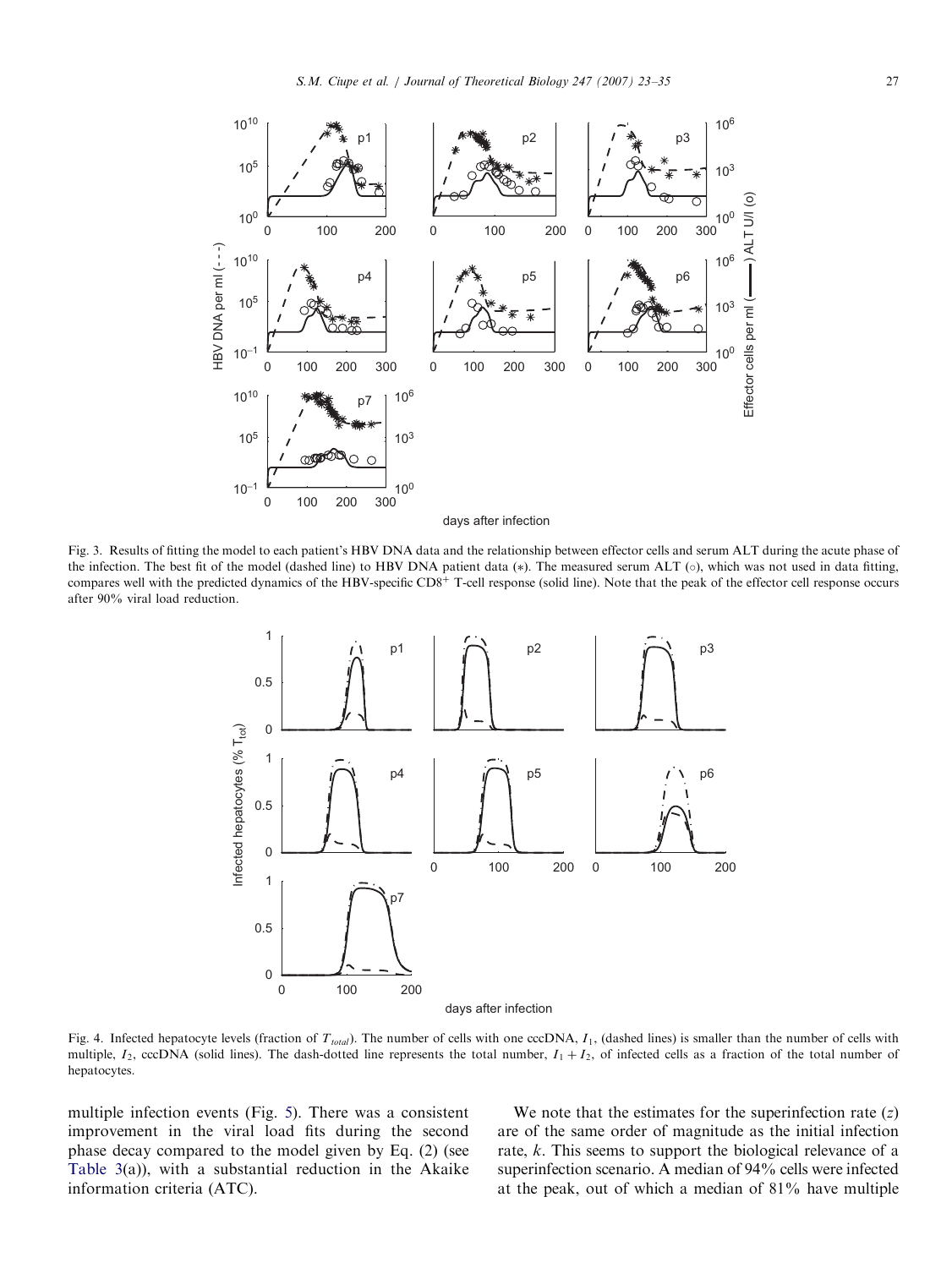<span id="page-5-0"></span>

Fig. 5. Best fit of the model given by Eq. (2) (solid line) and the model with multiple infectious events (dashed line) to the data  $(*)$ .

copies of cccDNA. These estimates are slightly lower than the ones predicted by the model given by Eq. (2).

# 4.2. Models of  $CD8<sup>+</sup>$  dependent non-cytolytic immune responses

We next examined the possibility that the noncytolytic recovery of infected cells is  $CD8<sup>+</sup>$  T cell mediated, since  $CD8<sup>+</sup>$  T-cells produce cytokines that can induce the degradation of replicative intermediates and possibly the cccDNA from infected cells [\(Thimme et al., 2003\)](#page-12-0). This is incorporated into the model given by Eq. (2), by letting the non-cytolytic recovery rates also depend on E, i.e.,  $\rho_{1,2} = \rho_{1,2} + \rho'_{1,2}E$  (Fig. [6\)](#page-7-0). Using an F-test to compare the models with  $\rho'_i = 0$  and  $\rho'_i \neq 0$ , there is no statistically significant improvement in the fits, i.e., p-values range between 0:26 and 1 among the patients with the exception of patient 6, for which  $p = 0.02$  (Table [3](#page-6-0)(b)). We calculated that the maximum value of  $\rho'_{1,2}E$ , attained when  $E$  reaches its maximum, was at least 2-logs lower than the corresponding value of  $\rho_{1,2}$ . And the effect of this E-dependent non-cytolytic effect was much lower at all other times. Thus, the inclusion of this effect does not noticeably influence the fits, nor does it influence the total number of cured hepatocytes.

# 4.3. Model with only one class of infected cells

One important biological characteristic in HBV infection is that each infected hepatocyte may have multiple copies of HBV cccDNA. We explicitly included this in a simplified

manner in our model by considering two classes of infected cells. Many prior model have only considered one class of infected cells [\(Nowak et al., 1996; Tsiang et al., 1999;](#page-11-0) [Lewin et al., 2001; Perelson and Ribeiro, 2004\)](#page-11-0). Thus, we also fit a simpler model, with just one class of infected cells to the data. The results are presented in [Fig. 7](#page-7-0) and [Table 3](#page-6-0)(c). Inspection of the HBV viral load fits does not reveal any significant loss of quality in the fits in this model compared with the model given by Eq. (2). This is in spite of the fits being up to 20% worse, measured by comparing the sum of squared residuals for individual patients between the two models. However, when we take into account that this model has only six parameters to fit, instead of nine, there is no statistical difference with the more complex model, by an F-test  $(0.1 < P < 1$ , [Table 3\(](#page-6-0)c)).

We also compared this model with the model in Section 4.1 that includes superinfection, which presented a better overall fit to the data. Although these two models are not nested and thus cannot be compared directly by an F-test, we compared them using the Akaike information criterion (AIC) (see [Table 3](#page-6-0)a, for AIC of the model in Section 4.1). For patients 4 and 5, the current model has considerable worse AIC scores; whereas for patients 3 and 7 the AIC scores are similar; finally, for the remaining three patients the current model leads to better AIC. Thus, with this data set, it is difficult to draw conclusions as to which model is better.

#### 4.4. Cytotoxic immune response models

During acute viral infections, the  $CD8<sup>+</sup>$  T cell population dynamics is characterized by three distinct phases, a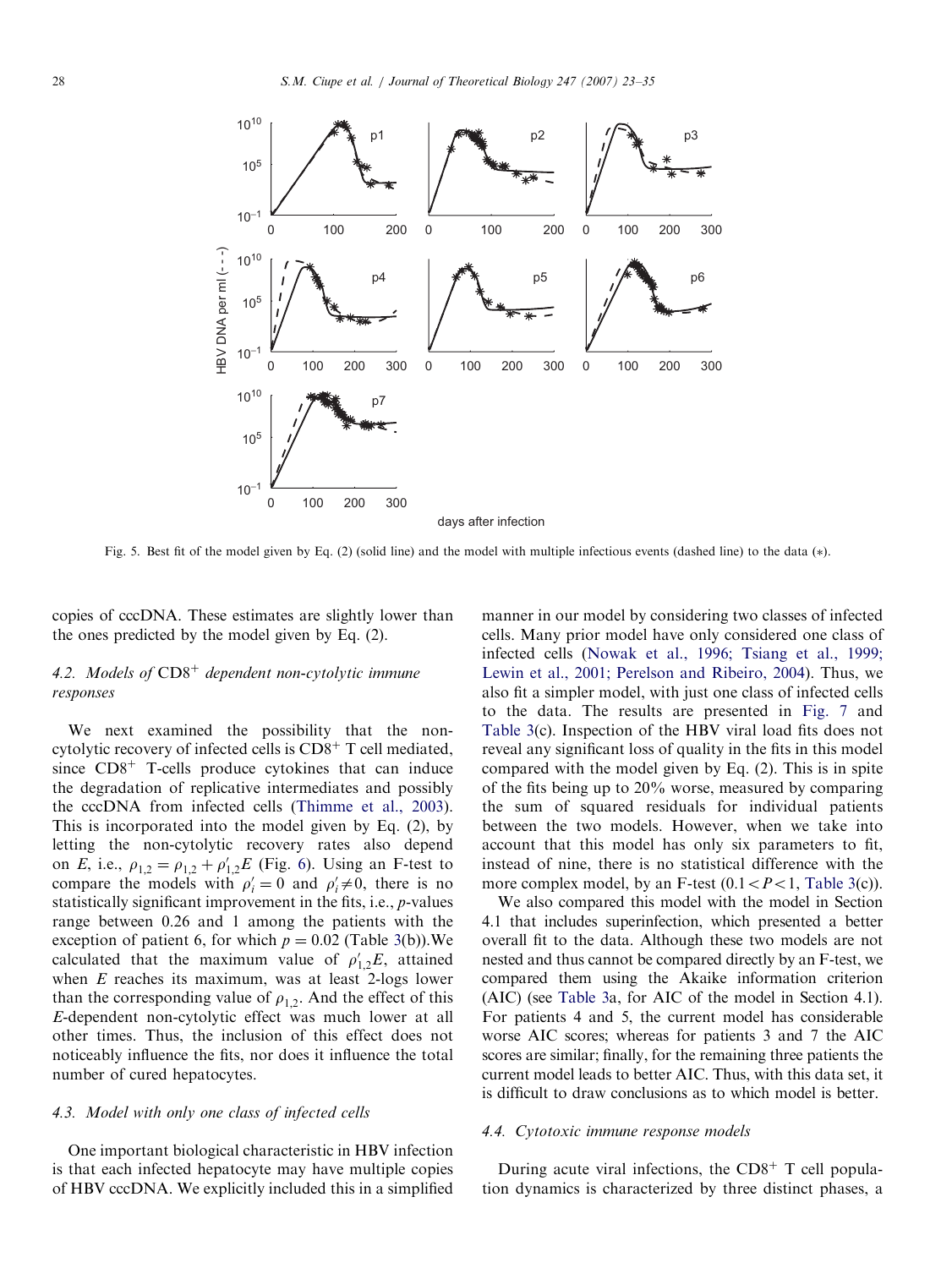<span id="page-6-0"></span>Table 3

Parameter estimates in the alternative models: (a) multiple infection induced by superinfection; (b) cure of infected cells depends on cytokine production by  $HBV\text{-}specific CDS<sup>+</sup> T-cells: (c) only one class of infected cells: (d) we incorporate the activation of HBV\text{-}specific lumbovers. Parameters are described in$ Sections 2 and 4.1–4.5

|         |                | (a) $Pat \mu$ , ml/cell<br>$\rm{d^{-1}}\times 10^{-4}$ | $\alpha$ , ml/cell<br>$\rm{d^{-1}}\times 10^{-7}$ | $r_E$ ,<br>$\mathrm{d}^{-1}$   | Ζ,<br>$d^{-1}$        | τ,<br>d                  | $\rho_1$ ,<br>$d^{-1}$ | $\rho_2$ ,<br>$d^{-1}$   | $\rho'_1$ , ml/cell | $\rho'_2$ , ml/cell<br>$\rm{d^{-1}}\times 10^{-6}$ $\rm\,d^{-1}\times 10^{-6}$ | $\mathrm{d}^{-1}$ | $p_1$ , vir/cell $p_2$ , vir/cell k, vir/cell<br>$d^{-1}$ | $\mathrm{d}^{-1}\times 10^{-10}$ | AIC          |
|---------|----------------|--------------------------------------------------------|---------------------------------------------------|--------------------------------|-----------------------|--------------------------|------------------------|--------------------------|---------------------|--------------------------------------------------------------------------------|-------------------|-----------------------------------------------------------|----------------------------------|--------------|
|         | 1              | 5.5                                                    | 6.6                                               | $\qquad \qquad \longleftarrow$ | $0.7 \times 10^{-10}$ | 12.1                     | 0.12                   | $0.11 =$                 |                     |                                                                                | 211               | 287                                                       | 1.1                              | 9.7          |
|         | 2              | 9.9                                                    | 3.0                                               |                                | $4.0 \times 10^{-10}$ | 17.8                     | 0.08                   | $0.07 -$                 |                     |                                                                                | 69                | 70                                                        | 7.7                              | $-30.6$      |
|         | 3              | 1.8                                                    | 3.1                                               | $\qquad \qquad$                | $4.4 \times 10^{-10}$ | 24.9                     | 0.06                   | $0.07 -$                 |                     |                                                                                | 109               | 112                                                       | 3.9                              | 11.5         |
|         | $\overline{4}$ | 1.6                                                    | 3.3                                               | $\overline{\phantom{0}}$       | $1.1 \times 10^{-10}$ | 24.9                     | 0.19                   | $0.14 =$                 |                     |                                                                                | 151               | 339                                                       | 5.6                              | $-0.41$      |
|         | 5              | 2.7                                                    | 3.0                                               |                                | $3.9 \times 10^{-10}$ | 13.9                     | 0.09                   | $0.10 =$                 |                     |                                                                                | 41                | 52                                                        | 7.0                              | 0.26         |
|         | 6              | 1.0                                                    | 4.5                                               |                                | $1.3 \times 10^{-10}$ | 24.9                     | 0.12                   | $0.10 =$                 |                     |                                                                                | 81                | 81                                                        | 3.6                              | $-21.7$      |
|         | $\overline{7}$ | 1.9                                                    | 2.1                                               |                                | $8.4 \times 10^{-10}$ |                          | 24.9 0.06              | $0.05 =$                 |                     |                                                                                | 278               | 288                                                       | $1.0\,$                          | $-19.1$      |
|         |                |                                                        |                                                   |                                |                       |                          |                        |                          |                     |                                                                                |                   |                                                           |                                  | $P$ -val     |
| (b) 1   |                | 8.0                                                    | 7.6                                               | $\overline{\phantom{0}}$       | 0.36                  | 16.2                     | 0.10                   | 0.12                     | 5.4                 | 16                                                                             | 126               | 410                                                       | $0.7\,$                          | 0.91         |
|         | 2              | 9.9                                                    | 3.6                                               |                                | 0.67                  | 19.3                     | 0.05                   | 0.11                     | 5.3                 | 0.6                                                                            | 74                | 75                                                        | 6.5                              | 1.0          |
|         | 3              | 9.9                                                    | 3.2                                               | $\overline{\phantom{0}}$       | 0.38                  | 24.9                     | 0.06                   | 0.05                     | 1.2                 | 0.5                                                                            | 34                | 68                                                        | 4.7                              | 0.26         |
|         | $\overline{4}$ | 9.9                                                    | 4.1                                               | $\overline{\phantom{0}}$       | 0.91                  | 24.9                     | 0.06                   | 0.05                     | 1.6                 | 3.2                                                                            | 27                | 28                                                        | 8.5                              | 0.3          |
|         | 5              | 9.9                                                    | 3.5                                               | $\qquad \qquad$                | 0.87                  | 24.5                     | 0.05                   | 0.05                     | 1.9                 | 1.4                                                                            | 21                | 33                                                        | 8.5                              | 0.36         |
|         | 6              | 9.8                                                    | 4.3                                               | $\overline{\phantom{0}}$       | 0.95                  | 24.9                     | 0.15                   | 0.09                     | 5.2                 | 4.0                                                                            | 158               | 211                                                       | 0.9                              | $0.02\,$     |
|         | 7              | 1.0                                                    | 2.8                                               | $\overline{\phantom{m}}$       | 0.48                  | 25.1                     | 0.14                   | 0.10                     | 1.4                 | 0.4                                                                            | 185               | 327                                                       | 1.0                              | 1.0          |
|         |                |                                                        |                                                   |                                |                       |                          |                        |                          |                     |                                                                                |                   |                                                           |                                  | $P$ -val     |
| $(c)$ 1 |                | 1.2                                                    | 8.6                                               |                                |                       | 24.9                     | $0.10 =$               |                          |                     |                                                                                | 202               |                                                           | 1.6                              | $\mathbf{1}$ |
|         | 2              | 9.8                                                    | 4.2                                               |                                |                       | 18.2                     | 0.17                   | $\sim$                   |                     |                                                                                | 83                | $\overline{\phantom{0}}$                                  | 7.1                              | $\mathbf{1}$ |
|         | 3              | 6.9                                                    | 4.5                                               |                                |                       | 18.8                     | 0.05                   | $\overline{\phantom{a}}$ |                     |                                                                                | 22                |                                                           | 7.6                              | 0.29         |
|         | 4              | 10                                                     | 5.4                                               |                                |                       | 24.9                     | 0.05                   | $\sim$                   |                     |                                                                                | $27\,$            |                                                           | 9.1                              | 0.58         |
|         | 5              | 9.9                                                    | 4.5                                               |                                |                       | 24.9                     | 0.05                   | $\overline{\phantom{a}}$ |                     |                                                                                | 26                |                                                           | 9.8                              | 0.12         |
|         | 6              | 5.1                                                    | 5.6                                               |                                |                       | 24.9                     | 0.05                   | $\frac{1}{2}$            |                     |                                                                                | 56                |                                                           | 3.2                              | $\mathbf{1}$ |
|         | 7              | 5.0                                                    | 2.7                                               |                                |                       | 31.8                     | $0.06 =$               |                          |                     |                                                                                | 114               |                                                           | 1.9                              | 0.1          |
|         |                |                                                        |                                                   | $\times 10^{-4}$               |                       |                          |                        |                          |                     |                                                                                |                   |                                                           |                                  | <b>AIC</b>   |
| $(d)$ 1 |                | 4.3                                                    |                                                   | 9.1                            | 0.81                  |                          | 0.05                   | $0.05 -$                 |                     |                                                                                | 181               | 999                                                       | 0.3                              | 18.9         |
|         | 2              | 5.7                                                    |                                                   | 9.8                            | 0.54                  | $\overline{\phantom{a}}$ | 0.13                   | $0.12 =$                 |                     |                                                                                | 797               | 864                                                       | 1.0                              | $-7.8$       |
|         | 3              | 1.9                                                    |                                                   | 0.7                            | 0.99                  | $\qquad \qquad$          | 0.05                   | $0.05 =$                 |                     |                                                                                | 503               | 505                                                       | 1.0                              | 12.5         |
|         | 4              | 3.6                                                    |                                                   | 8.2                            | 0.86                  | $\qquad \qquad$          | 0.05                   | $0.05 =$                 |                     |                                                                                | 52                | 999                                                       | 0.6                              | 9            |
|         | 5              | 4.0                                                    |                                                   | 1.7                            | 0.89                  | $\qquad \qquad$          | 0.05                   | $0.05 =$                 |                     |                                                                                | 20                | 377                                                       | 1.0                              | 8.5          |
|         | 6              | 2.9                                                    |                                                   | 6.2                            | 0.40                  | $\qquad \qquad$          | 0.05                   | $0.05 =$                 |                     |                                                                                | 22                | 764                                                       | 0.5                              | $-14.7$      |
|         | 7              | 4.0                                                    |                                                   | 0.04                           | 0.91                  |                          | 0.11                   | $0.09 =$                 |                     |                                                                                | 722               | 995                                                       | 0.2                              | 19.1         |

P-values are for comparison of the model in [Table 2](#page-3-0) with its sub-models here [\(Banks and Fitzpatrick, 1990](#page-11-0)). AIC are for comparison with model in [Table 2](#page-3-0), when the models are not nested. Lower AIC indicates better fit to the data.

proliferation phase in which effector cells are generated, followed by a contraction phase when up to 95% of those cells undergo apoptosis, and a long memory phase [\(Lau](#page-11-0) [et al., 1994; Asano and Ahmed, 1996; Zimmerman et al.,](#page-11-0) [1996; Butz and Bevan, 1998\)](#page-11-0).

In the model given by Eq. (2), we have simplified this process by considering the effector class, E, to represent the activated  $CD8<sup>+</sup>$  T cells responsible for the cytotoxic killing of infected hepatocytes, and we focused on the role of the delay in their expansion. At the start of the infection 0.01% or less of the total number of  $CD8<sup>+</sup>$  T cells are HBV-specific. This frequency was determined by [Webster et al. \(2000b\)](#page-12-0) based on the percentage of HBV-specific  $CD8<sup>+</sup>$  T cells present in the responding population (see also [Ogg and McMichael, 1998\)](#page-11-0). However

at the start of the infection these cells are probably naive, not activated.

To more accurately model the  $CD8<sup>+</sup>$  response, we consider the antigen-specific  $CD8<sup>+</sup>$  T cells to be either naive, N, or activated, E. Naive cells are produced at a constant rate  $s_N$ , die at rate  $d_N$  or become activated at rate  $\omega$ . Activated cells proliferate at rate  $r_E$  and die at rate  $d_E$ . Since we are only modeling acute infection we do not consider that some activated cells can differentiate into memory cells. Lastly, we let the rates of  $CD8<sup>+</sup>$  T cell activation, activated cell proliferation, and activated cell death, depend on a saturation function of the viral load, V

$$
F(V) = \frac{V}{l+V},\tag{3}
$$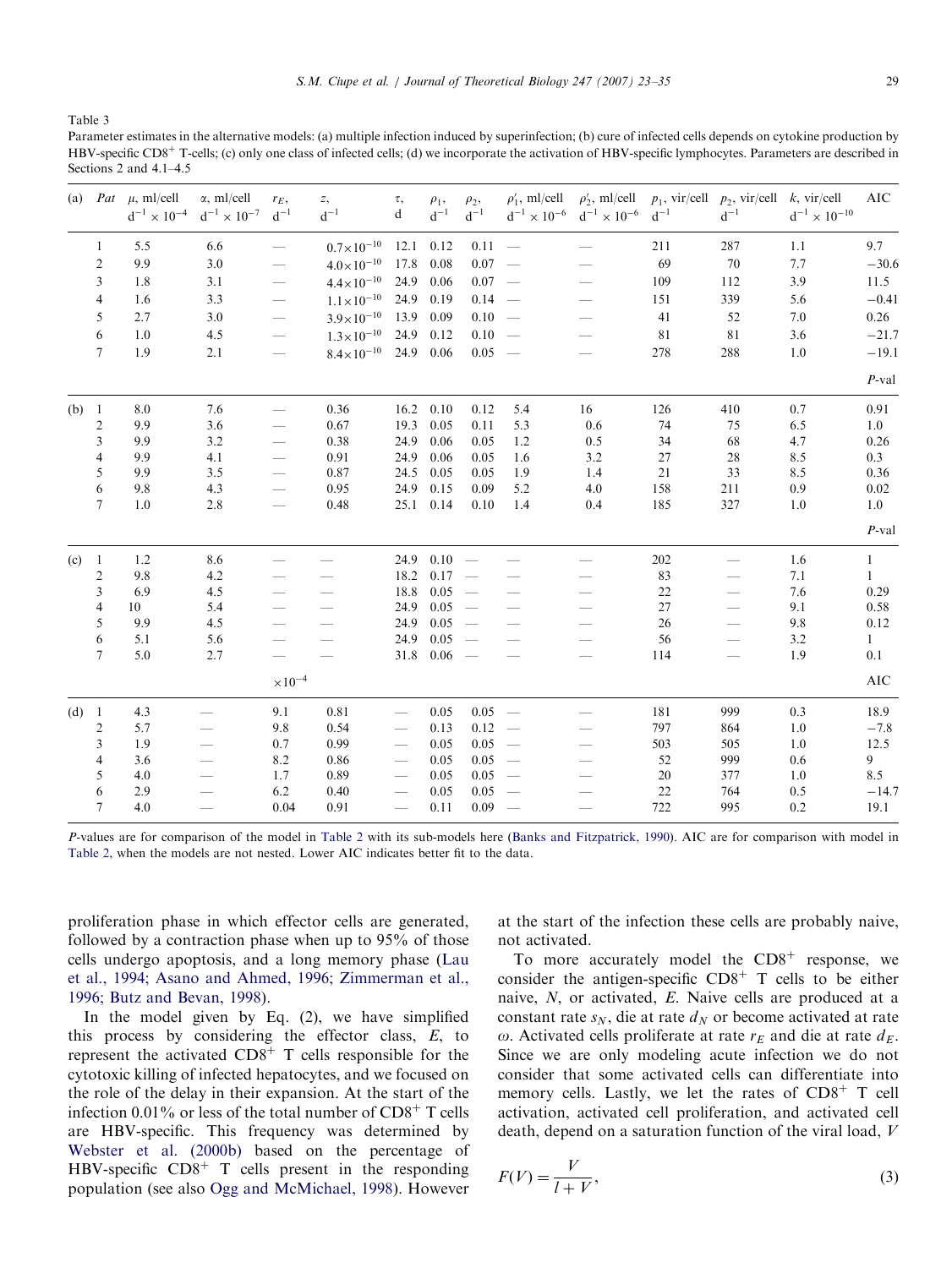<span id="page-7-0"></span>

Fig. 6. Best fit of the model given by Eq. (2) (solid line) and the model with recovery rates dependent on effector cells (dashed line) to the data (\*).



Fig. 7. Results of fitting the model with one class of infected cells to the data. The best fit of the model (dashed line) to HBV DNA patient data (\*). The measured serum ALT ( $\circ$ ), which was not used in data fitting, compares well with the predicted dynamics of the HBV-specific CD8<sup>+</sup> T-cell response (solid line).

where the parameter  $l$  determines the amount of antigen needed to generate half-maximal stimulation. Hence, a low value of *l* would lead to earlier antigen stimulation. This function is thus a way to define a pseudo-delay in the  $CD8<sup>+</sup>$  response due to antigen availability, and replaces the explicit delay,  $\tau$ , in the activation of the effector cells in the model given by Eq. (2). We note, however, that we no longer have a true delay, since  $CD8<sup>+</sup>$  T-cells start expanding from time zero, albeit at a slower rate early on. The function  $F(V)$  takes values between 0 and 1,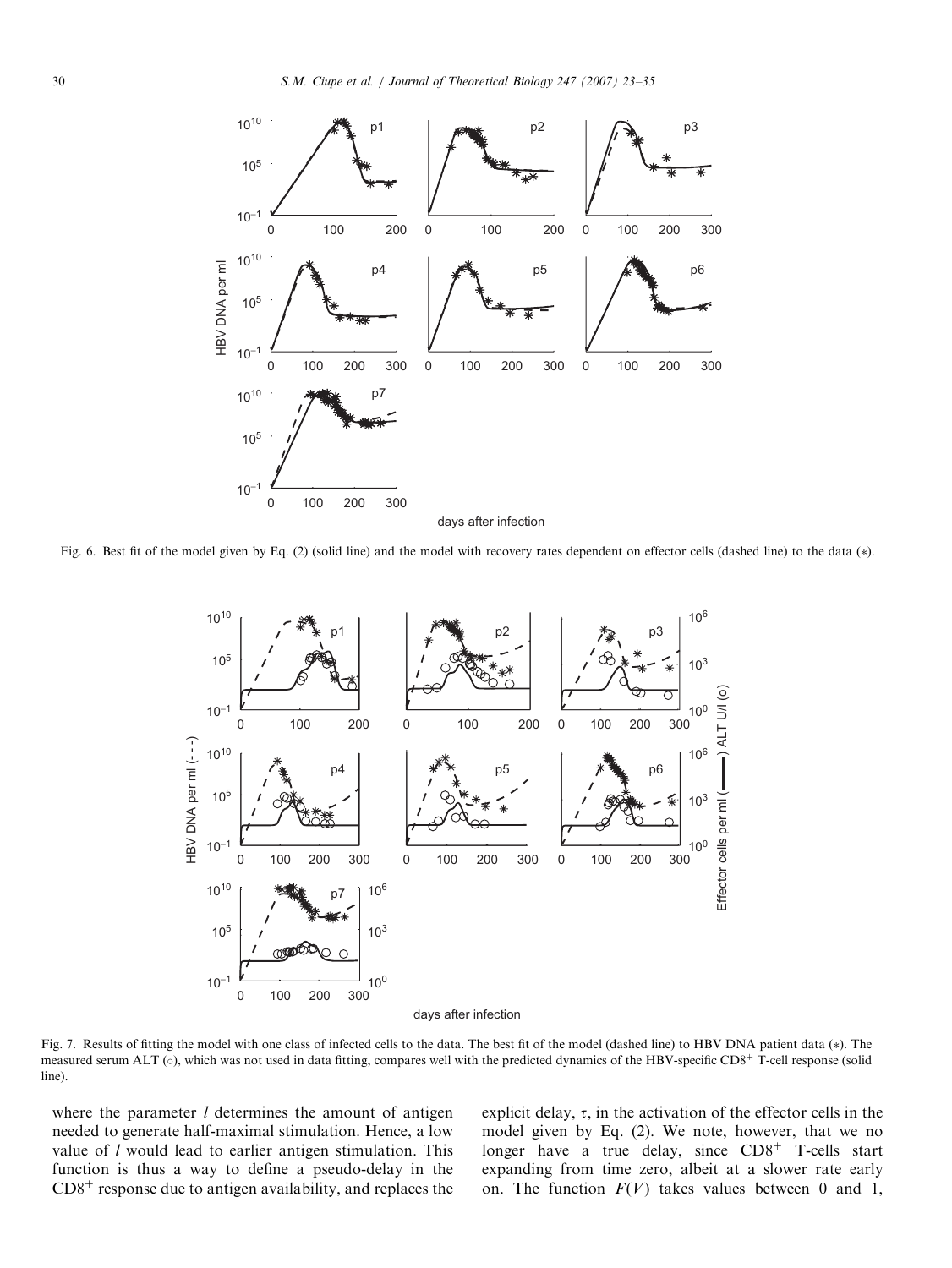corresponding to proliferation of activated cells when  $F(V) \approx 1$ , and death by apoptosis of activated cells when  $F(V) \approx 0$ . A similar approach for modeling antigenspecific  $CD8<sup>+</sup>$  T cells responses was proposed by [De Boer](#page-11-0) [et al. \(2001\)](#page-11-0) for acute lymphocytic choriomeningitis virus (LCMV) infection in mice. Incorporating these dynamics of  $CD8<sup>+</sup>$  T cell response into (2) the following system of differential equations results:

$$
\frac{dT}{dt} = r(T + I_1) \left( 1 - \frac{T + I_1 + I_2}{T_{max}} \right) - kVT + \rho_1 I_1,
$$
  
\n
$$
\frac{dI_1}{dt} = kVT - (\rho_1 + z)I_1 - \mu I_1 E + \rho_2 I_2,
$$
  
\n
$$
\frac{dI_2}{dt} = rI_2 \left( 1 - \frac{T + I_1 + I_2}{T_{max}} \right) + zI_1 - \rho_2 I_2 - \mu I_2 E,
$$
  
\n
$$
\frac{dV}{dt} = p_1 I_1 + p_2 I_2 - cV,
$$
  
\n
$$
\frac{dN}{dt} = s_N - \omega NF(V) - d_N N,
$$
  
\n
$$
\frac{dE}{dt} = (\omega N + r_E E)F(V) - (1 - F(V))d_E E.
$$
\n(4)

We used literature values for the parameters that describe the naive precursor population (Table [1\)](#page-3-0). Fitting the viral load of patient 2, we found that  $l$  was approximately 4000 copies ml<sup>-1</sup>. We then fixed  $l = 4000$ for all patients and estimated the remaining parameters by fitting the model to the data (Fig. 8). On average, it took about 29 days for V to reach 4000 copies  $ml^{-1}$ , slightly longer than the average for the delay found above ( $\tau = 23$ ) days). Choosing different values for l between  $10^3$  and  $10^4$ did not lead to a noticeable improvement in the fits. On the basis of the Akaike information criterion (AIC), we note there is a loss in the quality of the viral DNA fits between this model and the model given by Eq. (2) for all patients except patients 3 and 6 (compare the last columns of [Tables 2 and 3\(](#page-3-0)d)). In addition, for several of the patients, this model predicts a viral rebound, not seen in the data. Moreover, the  $CD8<sup>+</sup>$  T cell concentration increases before any changes in ALT and stays elevated for a long time, since near maximal activation of effector cells occurs for viral loads well below the peak. Thus, the empirical agreement between the ALT profile and the activated effector cell population,  $E$ , is not as good in this model, as in the original model given by Eq. (2). However, since ALT is not fitted, we cannot assess the statistical significance of this poorer agreement. Lastly, if we consider the death rate of effector cells  $E$  to be independent of the saturation function  $F(V)$ , i.e. replace  $(1 - F(V))d_E E$  with  $d_E E$ , we cannot reproduce the dynamics of effector cell expansion hinted at by the ALT data

#### 4.5. Liver regeneration

(not shown).

The model given by Eq. (2) predicts the infection of most liver cells, many of which are killed by effector cells. As a result, using model (2) with the default value for the hepatocyte proliferation rate,  $r = 0.01 \text{ day}^{-1}$  (Table [1\)](#page-3-0) we obtain up to 99% hepatocyte loss at the peak of the infection. This is unrealistic and would lead to the death of the patient. To compensate for the hepatocyte death, we let the proliferation rate of both uninfected and infected cells be higher, choosing r up to  $5 \text{ day}^{-1}$ . This leads to the generation of a large number of new target cells that revive





days after infection

Fig. 8. Results from fitting the model given by Eq. (4) (dashed lines) to the data  $(*)$ . We note a worse match of the measured serum ALT  $(\circ)$ , which was not used in data fitting and the predicted HBV-specific  $CD8<sup>+</sup>$  T-cells (solid line).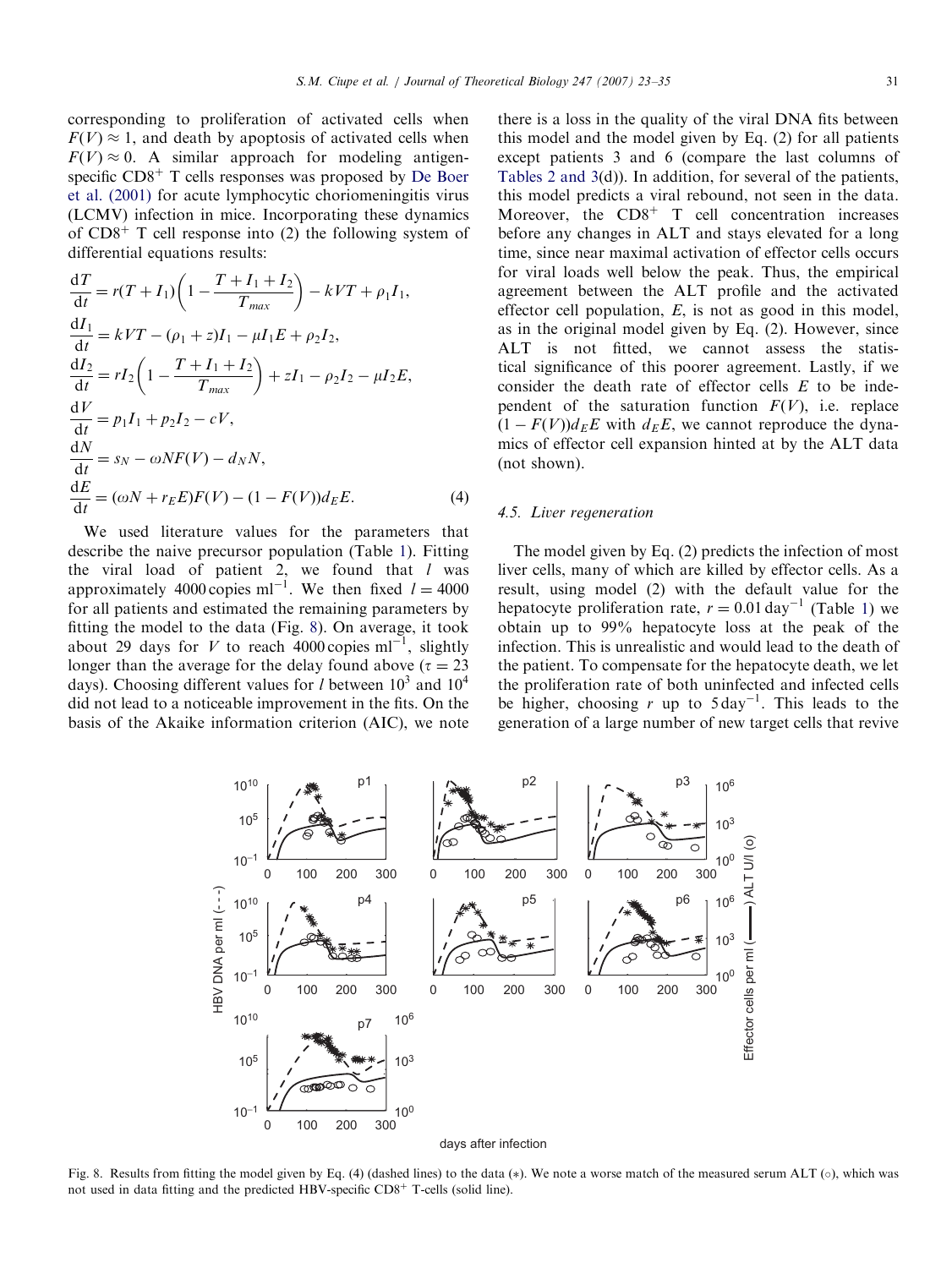

Fig. 9. Results of fitting model given by Eq. (2) (solid line) to the data (\*) and the total hepatocytes as percent of  $T_{max}$  (dashed line) for  $r = 0.1$ , 1 and 5 day<sup>-1</sup>. Hepatocyte destruction is reduced when we allow for higher proliferation rates. Results are presented for patients 2 and 7.

the infection (Fig. 9), and consequently to a poor fit due to the resurgence in the viral load. When  $r = 0.01 \text{ day}^{-1}$ , as in uninfected individuals, the rebound of the virus is controlled due to lack of target cells. Thus, it seems that low values of  $r$  are needed for the model given in Eq. (2) to fit the data. To test this we allowed  $r$  to be a free parameter and refit the data. We obtained even lower values of  $r$  than the one used in our baselineanalysis, with a minimum of  $r = 5 \times 10^{-6}$  day<sup>-1</sup> in patient 4, leading to large depletion of the hepatocyte population (not shown).

#### 5. Discussion

We developed mathematical models of HBV viral dynamics that account for important biological features: cytolytic and non-cytolytic immune responses, hepatocyte proliferation and the role of different families of infected cells. We used these models and the data from seven acutely infected patients to test several infection related hypothesis.

In previous models, the effects of HBV specific  $CD8<sup>+</sup>$ T-cells were incorporated indirectly, either as a higher constant death rate of infected hepatocytes ([Tsiang et al.,](#page-12-0) [1999; Lewin et al., 2001\)](#page-12-0), or as a function that depends on the ALT concentration levels ([Murray et al., 2005;](#page-11-0) [Colombatto et al., 2006](#page-11-0)). In this study we designed a model incorporating both cytolytic and non-cytolytic immune responses. The model, as well as the ALT data, suggest that non-cytopathic mechanisms have an effect early in infection when the effector cell population is small and its effect is limited. However, as formulated here, the non-cytolytic response, which leads to the cure of infected cells, is unable to mediate viral clearance. Thus the cell-mediated cytolytic immune response is critical for driving the viral levels down post the peak in viral levels. That this effect is seen mainly post viral peak may be due to the need for high viral levels to stimulate the cell-mediated response or due to delays in mounting a cell-mediated response ([Davenport et al., 2004](#page-11-0)). In the present work, a delayed expansion of cytolytic effector cells seems to be crucial, since when we replace it by a model where activation and expansion is dependent on antigen levels, we generally obtain worse fits to the data. If responses decline with antigen levels, then virus can expand when  $CD8<sup>+</sup>$  T cells are low and reestablish infection. In any event, the late cytolytic response is critical. Indeed, if we suppress the cytolytic immune response by setting the cytolytic killing rate  $\mu = 0$ , the viral load in model (2) stabilizes at a high steady-state level and viral clearance does not occur (Fig. [10\)](#page-10-0),in disagreement with the data. This is the case, because in this model the non-cytolytic immune response continuously generates new susceptible cells, maintaining the source of new infected cells and virus. Indeed, the impact of regeneration of uninfected cells is an important issue in trying to understand clearance of acute infections.

In model (2), the peak of effector cells occurs very close to the observed peak in ALT and the effector cell dynamics follow the ALT data very closely. This result suggests that hepatocyte killing may be proportional to the ALT level as assumed in some other models ([Murray et al., 2005;](#page-11-0) [Colombatto et al., 2006\)](#page-11-0). Further, because the ALT data were not used in our data fitting procedure, this agreement between ALT and the effector cell dynamics suggests that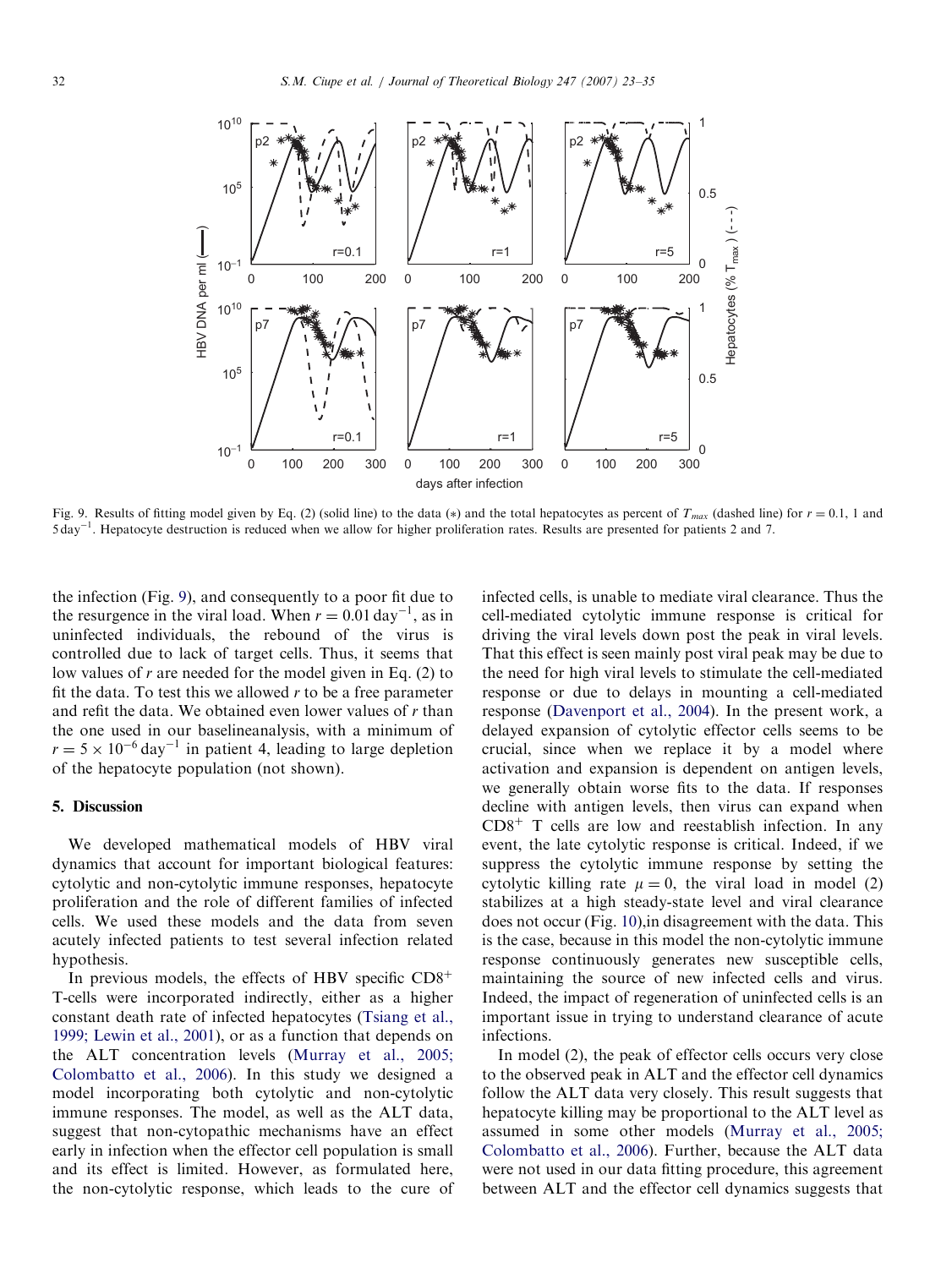<span id="page-10-0"></span>

Fig. 10. Results of fitting model given by Eq. (2) with  $\mu = 0$  (dashed line) to the data (\*).

the model is accurately capturing the dynamics of infected cell death.

Biological studies have suggested that both cytolytic and non-cytolytic immune responses may be  $CD8<sup>+</sup>$  T cell mediated ([Thimme et al., 2003\)](#page-12-0). In our models the effector cell population is small when the viral load starts decreasing (Fig. [3](#page-4-0)) and its effect is not felt until later when further population expansion has occurred. Therefore, any putative non-cytolytic effect of these specific effector cells is mostly negligible in our model. It may be that models that explicitly include cytokine secretion by the effector cells can exhibit a more important role for them when the  $CD8<sup>+</sup>$ population size is small. Further work is needed to elucidate this.

Our model predicts that at the peak of infection up to 99% of hepatocytes are infected (Fig. [4](#page-4-0)). The viral production rate is higher in the cells infected with multiple copies of cccDNA, which dominate the pool of infected cells at the peak of infection. There was no statistically significant improvement in the model due to the presence of the second family of infected cells when fitting the model to the experimental data. However, biologically there is clear heterogeneity in cccDNA copy number ([Tuttleman](#page-12-0) [et al., 1986; Wieland et al., 2004; Zhang et al., 2003\)](#page-12-0).

Our models suggest that the cccDNA accumulation in infected hepatocytes may be induced by multiple infections of the same hepatocyte rather than or in addition to continued cccDNA synthesis within an infected cell. Both scenarios for cccDNA accumulation are compatible with the available HBV DNA kinetic data. Direct measurements of cccDNA levels per cell or other experiments in which superinfection is blocked are needed to further clarify the mechanisms of cccDNA accumulation.

Another point that needs clarification is the role of replication of infected hepatocytes in maintaining liver size. Previous models have ignored the kinetics of liver regeneration [\(Nowak et al., 1996; Tsiang et al., 1999;](#page-11-0) [Lewin et al., 2001\)](#page-11-0) or have assumed instantaneous replacement of killed hepatocytes by requiring the total number of hepatocytes to be constant ([Murray et al., 2005;](#page-11-0) [Colombatto et al., 2006](#page-11-0)). Our model accounts for the finite rate of proliferation of both uninfected and infected cells. However, in the model given by Eq. (2) up to 99% of hepatocytes were killed at the peak of infection. This loss is not realistic and suggests that other processes, not included in the model are significant. An increase in the proliferation rate of hepatocytes leads to viral rebound due to generation of new target cells. Future studies are needed to explain liver integrity while controlling the viral rebound. A possibility is that not all hepatocytes are susceptible to infection. If only a small fraction of cells were infectable (say 10%) then their loss would not have fatal consequences. Our models do not allow us to differentiate this possibility from the case where all hepatocytes are available for infection. However, HBV infection in animal models, such as the chimpanzee and woodchuck, suggest that essentially all hepatocytes stain positive for viral antigens at the peak of infection ([Guidotti et al., 1999;](#page-11-0) [Summers et al., 2003](#page-11-0)).Thus, there is no apparent bar to viral entry and viral protein production. Two other scenarios that we are exploring through modeling are the role of neutralizing antibodies in preventing the late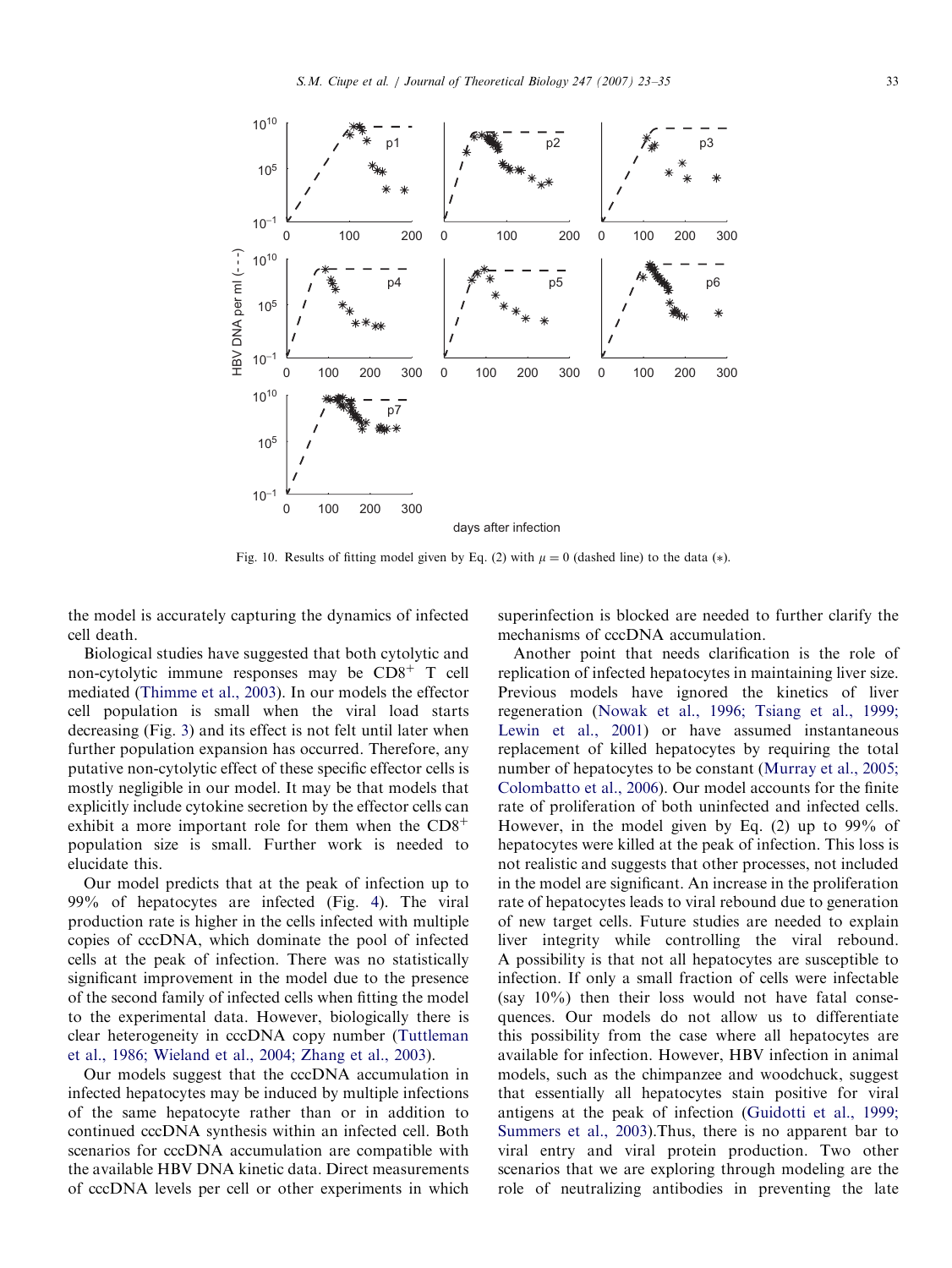<span id="page-11-0"></span>spread of infection when target cells regenerate (ms. in preparation), and the possibility that cells once cured of infection are refractory to reinfection for some period of time (Ciupe et al., 2007).

Initial models of HBV infection were built upon earlier HIV models. However, HBV and HIV infections are quite different. HBV infection is spontaneously cleared in a majority of infected individuals, whereas HIV is not. Why some individuals clear HBV and others do not remains unclear. Here we have presented models of HBV infection that involve many features not present in HIV models, such as the consideration of non-cytolytic immune responses and the proliferation of infected cells. Modeling HBV infection provides new challenges, but as we have attempted to show here modeling can help reveal some of the underlying biological principles involved in determining whether a viral infection is cleared or becomes chronic.

#### Acknowledgments

Portions of this work were done under the auspices of the US Department of Energy under contract DE-AC52- 06NA25396. We also acknowledge support from NIH Grants RR06555 and RR18754-02 (COBRE program from NCRR), and Grant RGP0010/2004 from the Human Frontiers Science Program. The research of P.W.N. and S.C. was supported in part by a Career Award at the Scientific Interface from the Burroughs Wellcome Fund. We are also very grateful to an anonymous referee, whose comments substantially improved this manuscript.

#### References

- Ahmed, R., Gray, D., 1996. Immunologycal memory and protective immunity: understanding their relation. Science 272, 54–60.
- Asano, M., Ahmed, R., 1996. CD8 T cell memory in B cell-deficient mice. J. Exp. Med. 183, 2165–2174.
- Banks, H.T., Fitzpatrick, B.G., 1990. Statistical methods for model comparison in parameter estimation problems for distributed systems. J. Math. Biol. 28, 501–527.
- De Boer, R.D., Oprea, M., Antia, R., Murali-Krishna, K., Ahmed, R., Perelson, A., 2001. Recruitment times, proliferation, and apoptosis rates during the  $CD8<sup>+</sup>$  T-cell response to lymphocytic choriomeningitis virus. J. Virol. 75, 10663–10669.
- Butz, E., Bevan, M.J., 1998. Massive expansion of antigen-specific  $CD8<sup>+</sup>$ T cells during an acute virus infection. Immunity 8, 167–175.
- Chisari, F., Ferrari, C., 1995. Hepatitis B virus immunopathogenesis. Annu. Rev. Immunol. 13, 29–60.
- Ciupe, S., de Bivort, B., Bortz, D., Nelson, P., 2006. Estimates of kinetic parameters from HIV patient data during primary infection through the eyes of three different models. Math. Biosci. 200, 1–27.
- Ciupe, S.M., Ribeiro, R.M., Nelson, P.W., Dusheiko, G., Perelson, A.S., 2007. The role of cells refractory to productive infection in acute hepatitis B viral dynamics. Proc. Natl Acad. Sci. USA 104, 5050–5055.
- Colombatto, P., Civitano, L., Bizzarri, R., Oliveri, F., Choudhury, S., Gieschke, R., Bonino, F., Brunetto, M.R., 2006. A multiphase model of the dynamics of HBV infection in HBeAg-negative patients during pegylated interferon-a2a, lamivudine and combination therapy. Antiviral Therapy 11, 197–212.
- Davenport, M., Ribeiro, R., Perelson, A., 2004. Kinetics of virus-specific  $CD8<sup>+</sup>$  T cells and the control of human immunodeficiency virus infection. J. Virol. 78, 10096–10103.
- Flynn, K., Belz, G., Altman, J., Ahmed, R., Woodland, D., Doherty, P., 1998. Virus-specific  $CD8<sup>+</sup>$  T cells in primary and secondary influenza pneumonia. Immunity 8, 683–691.
- Gilles Feutren, B.L., Bach, J.F., 1984. Immune lysis of hepatocytes in culture: accurate detection by aspartate aminotransferase release measurement. J. Immunol. Meth. 75, 85–94.
- Guidotti, L., Chisari, F., 2006. Immunobiology and pathogenesis of viral hepatitis. Annu. Rev. Pathol. Dis. 1, 23–61.
- Guidotti, L., Rochford, R., Chung, J., Shapiro, M., Purcell, R., Chisari, F., 1999. Viral clearance without destruction of infected cells during acute HBV infection. Science 284, 825–829.
- Lau, G., Tsiang, M., Hou, J., Yuen, S., Carman, W., Zhang, L., Gibbs, C., Lam, S., 2000. Combination therapy with lamivudine and famciclovir for chronic hepatitis B infected Chinese patients: a viral dynamics study. Hepatology 32, 394–399.
- Lau, L., Jamieson, B.D., Somasundaram, T., Ahmed, R., 1994. Cytotoxic T-cell memory without antigen. Nature 369, 648–652.
- Lewin, S., Ribeiro, R., Walters, T., Lau, G., Bowden, S., Locarnini, S., Perelson, A., 2001. Analysis of hepatitis B viral load decline under potent therapy: complex decay profiles observed. Hepatology 34, 1012–1020.
- Murray, J.M., Wieland, S., Purcell, R., Chisari, F., 2005. Dynamics of hepatitis B virus clearance in chimpanzees. Proc. Natl Acad. Sci. USA 102, 17780–17785.
- Nelson, P.W., Murray, J.D., Perelson, A.S., 2000. A model of HIV-1 pathogenesis that includes an intracellular delay. Math. Biosci. 163, 201–215.
- Nowak, M., Bonhoeffer, S., Hill, A., Boehme, R., Thomas, H., McDade, H., 1996. Viral dynamics in hepatitis B infection. Proc. Natl Acad. Sci. USA 93, 4398–4402.
- Ogg, G., McMichael, A., 1998. HLA-peptide tetrametic complex. Curr. Opin. Immunol. Today 10, 393–396.
- Payne, R., Nowak, M., Blumberg, B., 1994a. A cellular model to explain the pathogenesis of infection by the hepatitis B virus. Math. Biosci. 123, 25–58.
- Payne, R., Nowak, M., Blumberg, B., 1994b. A cellular model to explain the pathogenesis of infection by the hepatitis B virus. Math. Biosci. 123, 25–58.
- Perelson, A., 2002. Modelling viral and immune system dynamics. Nature Rev. Immunol. 2, 28–36.
- Perelson, A., Ribeiro, R., 2004. Hepatitis B virus kinetics and mathematical modeling. Sem. Liv. Dis. 24, 11–15.
- Perelson, A., Neumann, A., Markowitz, M., Leonard, J., Ho, D., 1996. HIV-1 dynamics in vivo: virion clearance rate, infected cell life-span, and viral generation time. Science 271, 1582–1586.
- Perelson, A.S., Herrmann, E., Micol, F., Zeuzem, S., 2005. New kinetic models for the hepatitis c virus. Hepatology 42, 749–754.
- Phillips, A., 1996. Reduction of HIV concentration during acute infection: independence from a specific immune response. Science 271, 497–499.
- Ribeiro, R., Lo, A., Perelson, A., 2002. Dynamics of hepatitis B virus infection. Microbes and Infection 4, 829–835.
- Sherlock, S., Dooley, J., 2002. Diseases of the Liver and Biliary System, 11th ed. Blackwell Science, Oxford.
- Stafford, M., Corey, L., Cap, Y., Daar, E., Ho, D., Perelson, A., 2000. Modeling plasma virus concentration during primary HIV infection. J. Theoret. Biol. 203, 285–301.
- Summers, J., Jilbert, A.R., Yang, W., Aldrich, C.E., Saputelli, J., Litwin, S., Toll, E., Mason, W.S., 2003. Hepatocyte turnover during resolution of a transient hepadnaviral infection. Proc. Natl Acad. Sci. USA 100, 11652–11659.
- Thimme, R., Bukh, J., Spangenberg, H.C., Wieland, S., Pemberton, J., Steiger, C., Govindarajan, S., Purcell, R., Chisari, F.V., 2002. Viral and immunological determinants of hepatitis C virus clearance, persistence, and disease. Proc. Natl Acad. Sci. USA 99, 15661–15668.